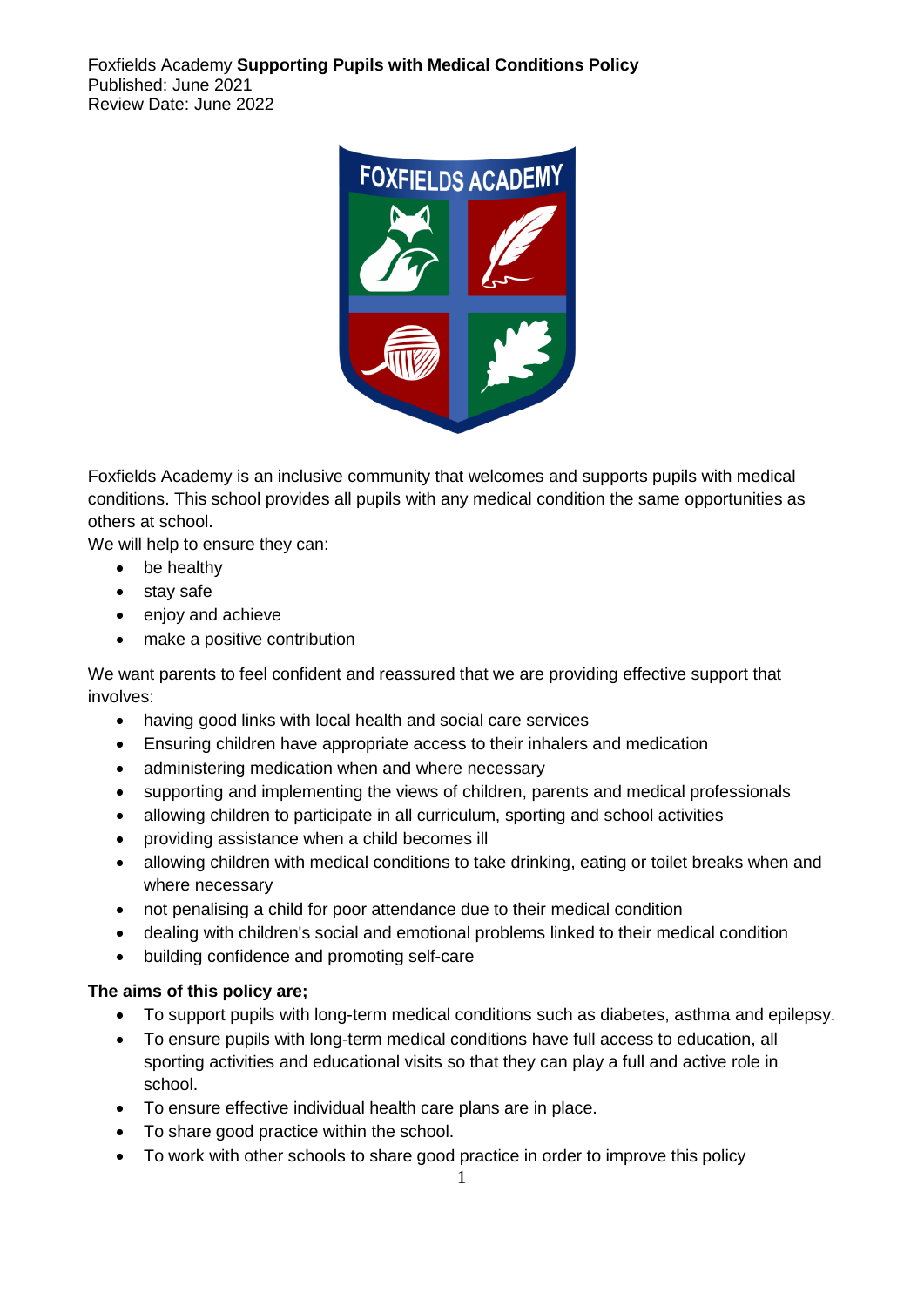This school is welcoming and supportive of pupils with medical conditions. It provides children with medical conditions with the same opportunities and access to activities (both school based and out-of-school) as other pupils. No child will be denied admission or prevented from taking up a place in this school because arrangements for their medical condition have not been made. Our school will therefore:

- Listen to the views of pupils and parents.
- Ensure pupils and parents feel confident in the care they receive from this school and the level of that care meets their needs.
- Train and educate staff to ensure all staff understand the medical conditions of pupils at this school and that they may be serious, adversely affect a child's quality of life and impact on their ability to learn.
- Ensure staff understand their duty of care to children and young people and know what to do in the event of an emergency.
- The whole school and local health community understand and support this policy.
- Understand that all children with the same medical condition will not have the same needs.

## **Procedure to be followed when notification is received that a pupil has a medical condition:**

Upon receiving notification that a child has a medical condition the school will:

- Discuss with parents/carers and the child and gather as much information as possible regarding the medical condition. The complexity of the medical condition and the information received will determine whether additional advice is sought from medical professionals.
- The headteacher will make a judgement as to whether an individual health care plan is created.
- If necessary, relevant training will be co-ordinated to ensure that an appropriate number of staff members have specific training for specific medical needs. In the event that the delivery of staff training impacts the school attendance of the child, a bespoke program of education will be implemented, this may include reduced timetables, home visits etc. This will only be implemented in the interim of staff receiving suitable training. If a child's medical condition has caused any medical related absences, a bespoke reintegration program will be implemented.

## **Individual Healthcare Plans (IHP)**

An individual healthcare plan will be created for cases where medical conditions fluctuate or where there is a high risk that emergency intervention will be needed, particularly where medical conditions are long term and complex. An IHP is created with contributions from parents/carers, the child, school, relevant medical professionals. An IHP is developed with the child's best interest in mind and enables the school to assess and manage risks to the child's education, health and social wellbeing, and minimise disruption.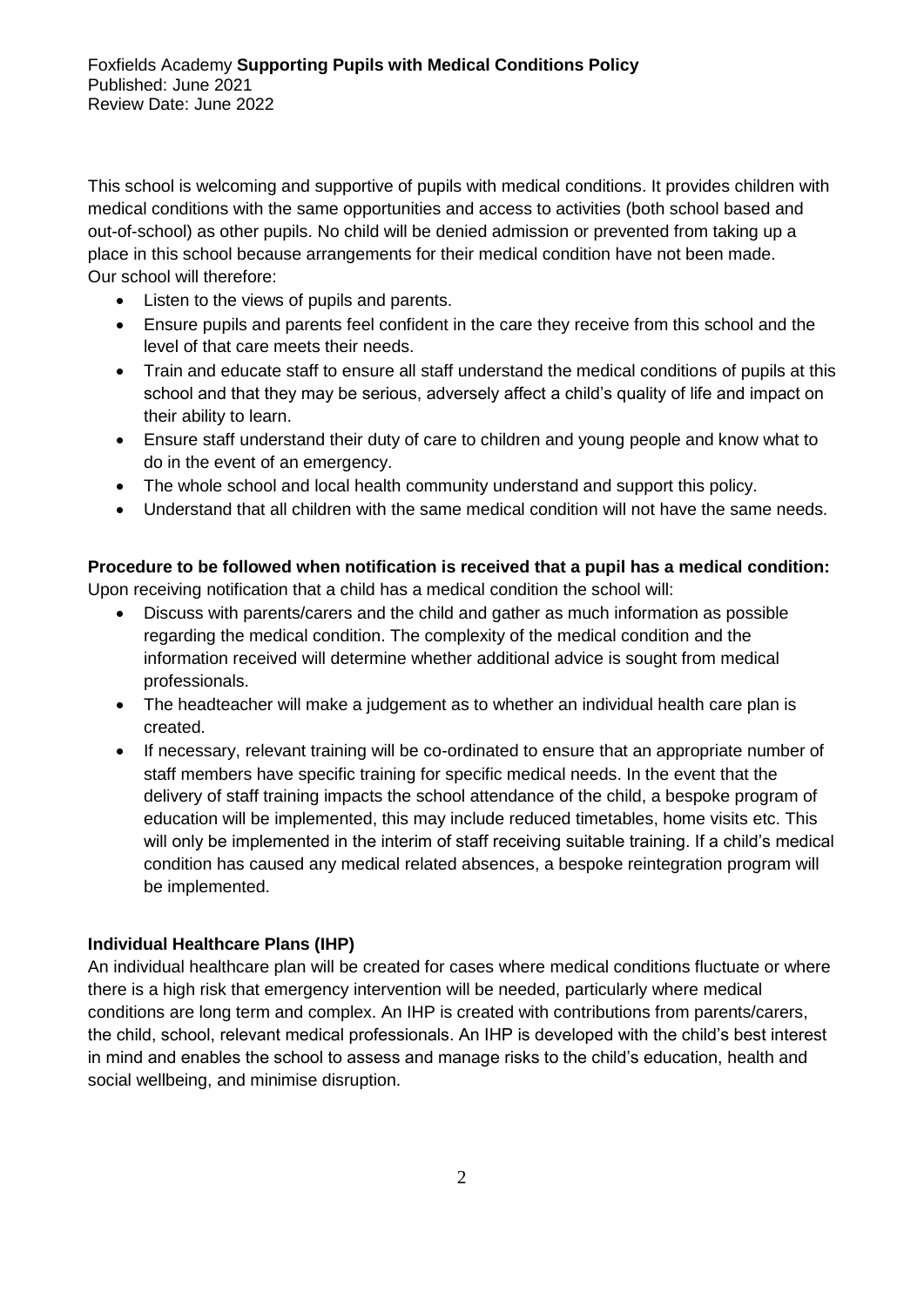Not all children require an IHP, if a healthcare plan is not implemented this will be in agreeance with parents/carers and medical professionals if necessary, and based on evidence of the child's medical condition.

The following information should be considered when writing an individual healthcare plan:

- the medical condition, its triggers, signs, symptoms and treatments;
- the pupil's resulting needs, including medication and other treatments, times, facilities, equipment, testing, dietary requirements and environmental issues;
- specific support for the pupil's educational, social and emotional needs;
- the level of support needed including in emergencies;
- who will provide support, their training needs, expectation of their role, confirmation of their proficiency and cover arrangements for when they are unavailable;
- who in school needs to be aware of the child's condition and the support required;
- arrangements for written permission from parents and the headteacher for medication to be administered by a member of staff, or self-administered by the pupil during school hours;
- separate arrangements or procedures required for school trips or other school activities outside of the normal school timetable that will ensure the child can participate;
- confidentiality;
- what to do if a child refuses to take medicine or carry out a necessary procedure;
- what to do in an emergency, who to contact and contingency arrangements.

All individual healthcare plans will be reviewed annually, or earlier if evidence is presented that the child's needs have changed. See appendix A for an individual healthcare plan template.

## **Roles and Responsibilities**

## **Governors**

- Ensure this policy and other linked policies are up to date;
- Ensure that sufficient staff have received suitable training;
- Work closely with the headteacher to ensure that pupils with medical conditions are supported to enable the fullest participation possible in all aspects of school life.

## **Headteacher**

- Ensure sufficient staff are suitable trained;
- Ensure appropriate health and social care professionals, pupils and parents have been consulted to ensure that the needs of children with medical conditions are effectively supported;
- Ensure all staff are aware of this policy and understand their role in its implementation;
- Ensure all staff who need to know are informed of a child's condition;
- Responsible for the development of IHPs;
- To liaise with the school nursing service in the case of any child with a medical condition who has not been brought to the attention of the school nurse: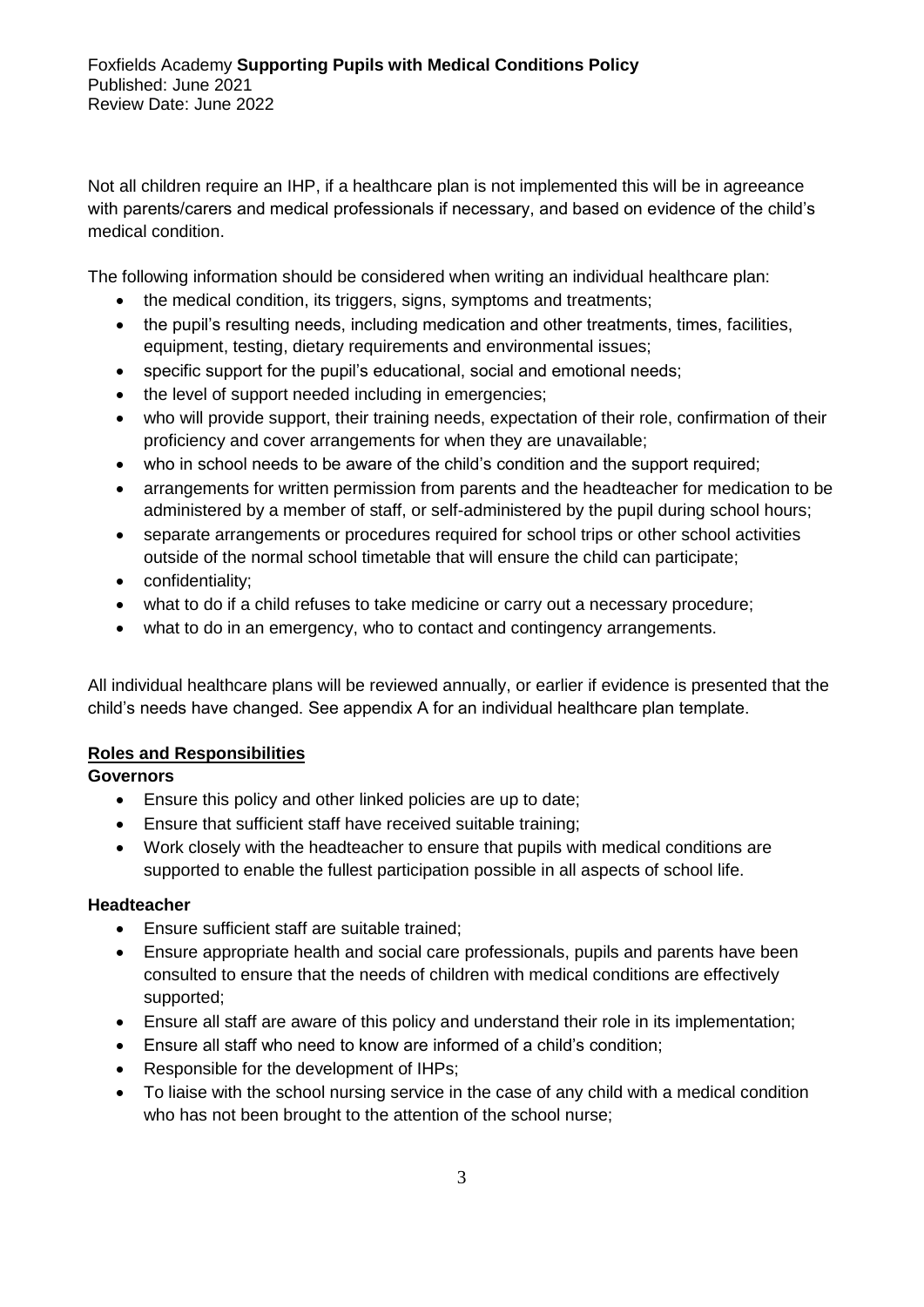• Ensure appropriate procedures are in place regarding the storing and recording of medication records are kept.

## **All Staff**

- Engage with sufficient and suitable training;
- Know what to do and respond accordingly when they become aware that a pupil with a medical condition needs help;
- Respect and support all pupils' emotional needs;
- Maintain confidentiality.

If supply staff are used, they **will not be permitted** to administer routine medication but will be made aware of pupils with medical conditions and how to respond to them. The school will ensure that supply staff are not solely responsible for the supervision of children with medical conditions that require specific support. **All supply staff will be trained in how to respond in an emergency.**

## **Parents**

- Provide the school with sufficient and up-to-date information about their child's medical needs;
- Notify the school if their child has a medical condition;
- Contribute to a child's individual health care plan, if a plan is required;
- Carry out any action that they have agreed to as part of the individual healthcare plan implementation;
- Ensure all written forms are completed regarding a child's medication;
- Ensure the school has sufficient medication at all times;
- Abide by and follow this policy.

## **Pupils**

- Participate, to the extent that they want to, in discussions about their medical support needs and contribute to their individual healthcare plan;
- Be sensitive and respectful to the needs of those with medical needs.

## **Other Medical Professionals**

- may provide advice on developing healthcare plans;
- provide information about medical conditions;
- specialist local teams may be able to provide support for particular conditions (e.g. Asthma, diabetes) and should be consulted where necessary.

## **Training**

Any member of staff providing support to a pupil with medical needs will only do so after receiving suitable training. All school staff will receive training related to this policy which specifically covers;

- Awareness of existing medical conditions in school;
- Administering medication;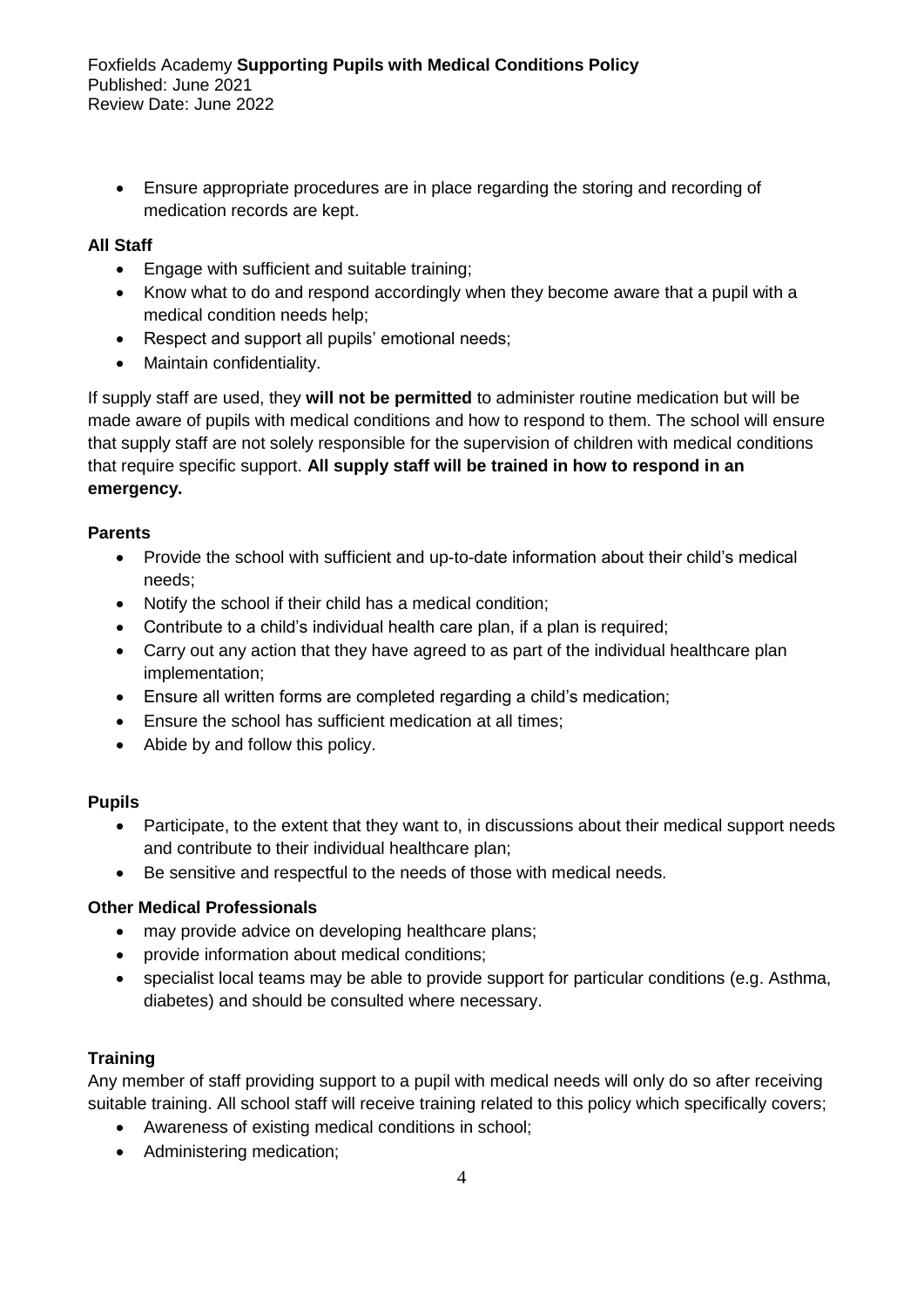• Confidentiality.

Where specific training is required to manage specific medical conditions, the number of staff members suitably trained will be determined by the headteacher.

#### **Managing medicines on school premises**

Should it be necessary for a child to bring a form of medication into school, only medicines prescribed by a registered medical practitioner, that are in date, and labelled by a chemist with the child's name and the amount/frequency of dosage, will be accepted. The exception to this is insulin, which must still be in date, but may be available to schools inside an insulin pen or a pump, rather than in its original container.

All medicines (except pupil's primary inhalers) must be handed to a member of staff to be noted on the medication sheet and locked in the medical cabinet until they are required. Staff will administer the appropriate medication providing that written consent is received from a parent/carer. All medication administered is recorded in the medication book in the medical cabinet. Parents or carers who request to administer medication to their own children should be allowed to do so. No pupils should be allowed to carry any form of medication (except primary inhalers) with them in school or leave medication unattended. Medication should be locked away where possible. Bottles of oxygen, if required in school, must be pre-approved and verified by our external consultants. The school will dispose of needles and other sharps in line with local policies. Sharp boxes are kept securely at school and will accompany a child on offsite visits.

#### **Managing medicines away from school premises**

A child's routine medication must be signed out following the school signing out procedures if they require this medication during the period that they are away from the school premises, in the event of a school trip for example. This medication must remain on a staff member's person for the duration of the time away from the school premises, and the school medication procedures are to be followed for administering the medication.

A child's emergency medication must be signed out following the school signing out procedures regardless of the duration that they will be away from the school premises. The emergency medication must be accessible to the child at all times. The school medication procedures must be followed for administering the emergency medication.

**If a child has an individual healthcare plan:** The procedure for managing a child's medical condition, stated on a child's individual health care plan, must be followed when away from the school premises.

See Appendix B for an example medication signing in/out form.

## **Medication Checking Procedure**

The assigned member of staff responsible for medication will conduct medication checks to ensure that the correct procedures are being followed and adhered to. This will be verified by a member of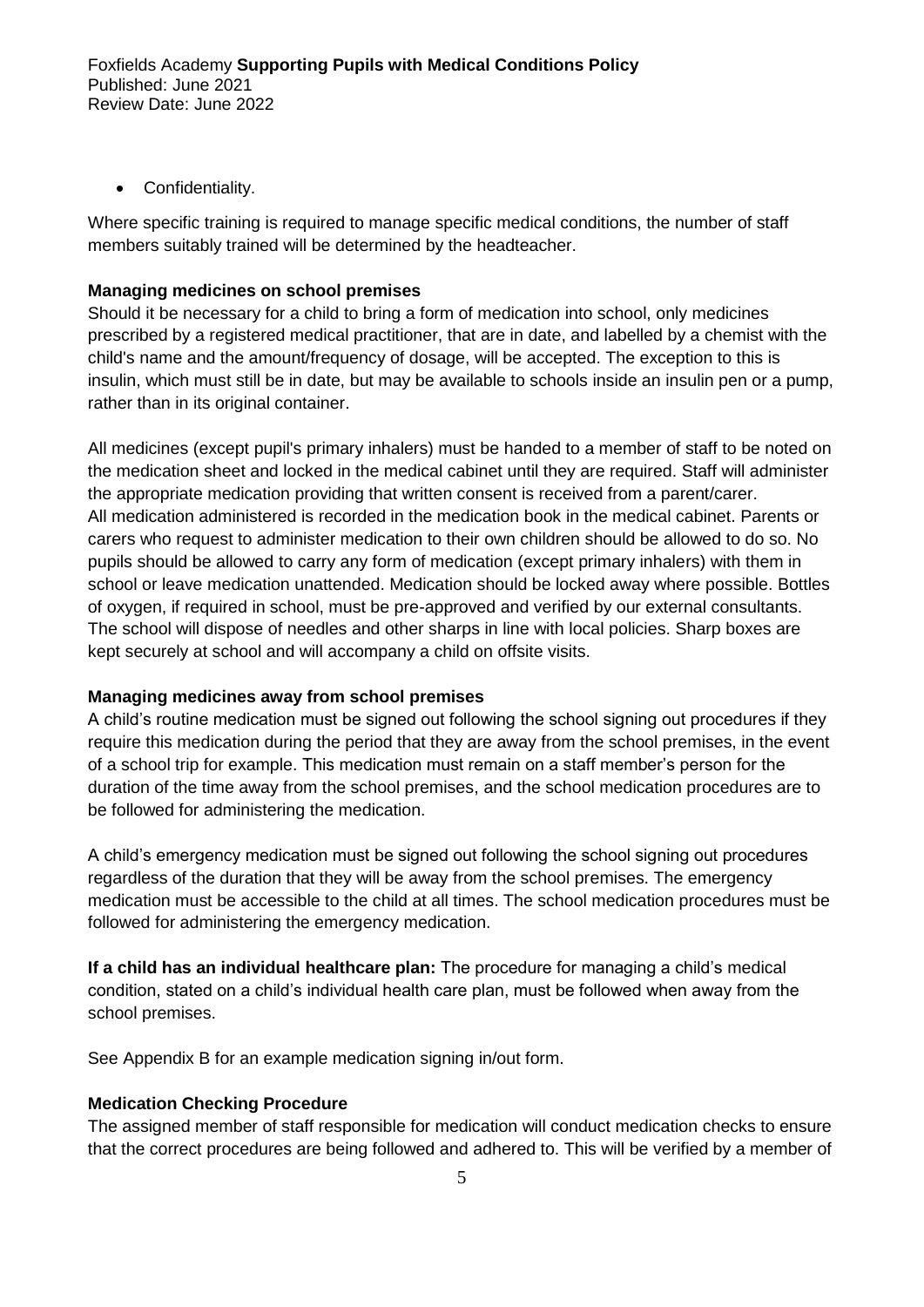the Senior Leadership Team (SLT) and signed to confirm. This check is daily. If there is an error on the daily check, a full medication check will be carried out by 2 members of staff (1 of which will be part of the SLT).

#### **Complaints**

Should parents or pupils be dissatisfied with the support provided they should discuss their concerns directly with the school. If for whatever reason this does not resolve the issue, they may make a formal complaint via the school's complaints procedure.

#### **Policy Review**

Foxfields considers the Anti-Bullying policy document to be important and the Headteacher of Foxfields will undertake a thorough review of both policy and practice each year and report to the Local School Board annually.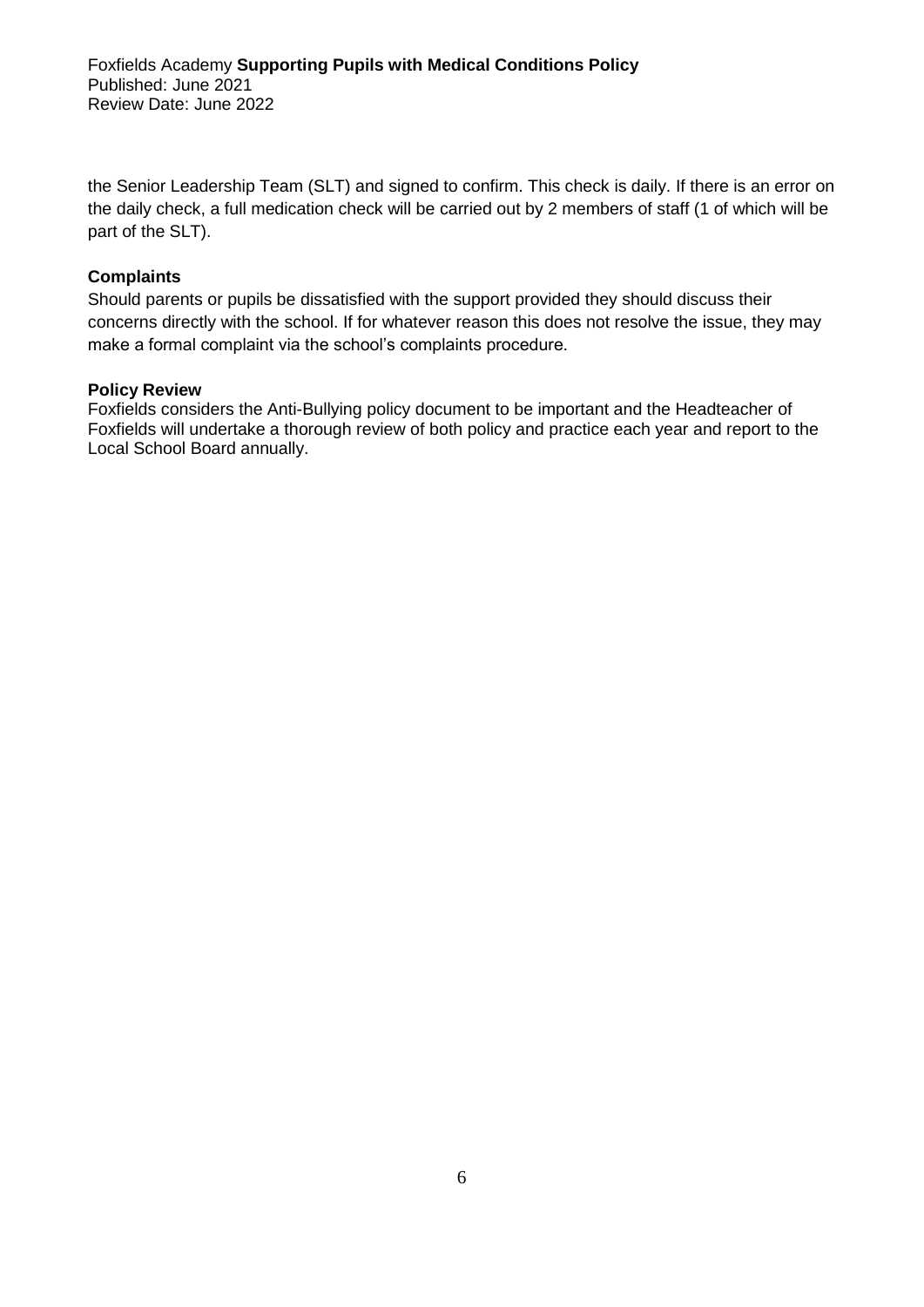## **Appendix A: Individual Healthcare Plan Template**

| Name of school/setting         |  |
|--------------------------------|--|
| Child's name                   |  |
| Group/class/form               |  |
| Date of birth                  |  |
| Child's address                |  |
| Medical diagnosis or condition |  |
| Date                           |  |
| Review date                    |  |

## **Family Contact Information**

| Name                  |  |
|-----------------------|--|
| Phone no. (work)      |  |
| (home)                |  |
| (mobile)              |  |
| Name                  |  |
| Relationship to child |  |
| Phone no. (work)      |  |
| (home)                |  |
| (mobile)              |  |

## **Clinic/Hospital Contact**

Name

Phone no.

# **G.P.**

Name

Phone no.

Who is responsible for providing support in school

Describe medical needs and give details of child's symptoms, triggers, signs, treatments, facilities, equipment or devices, environmental issues etc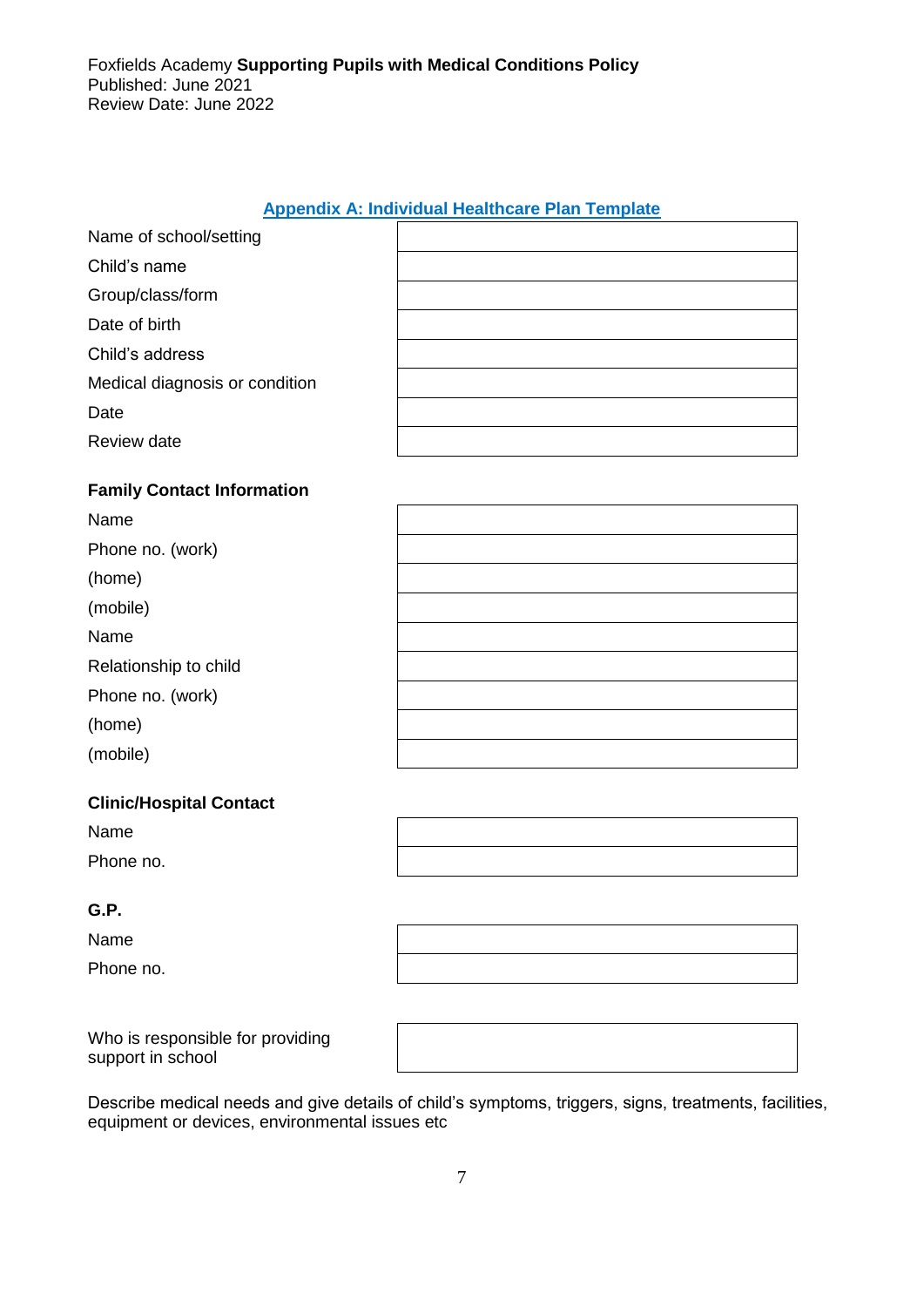Name of medication, dose, method of administration, when to be taken, side effects, contraindications, administered by/self-administered with/without supervision

Daily care requirements

Specific support for the pupil's educational, social and emotional needs

Arrangements for school visits/trips etc

Other information

Describe what constitutes an emergency, and the action to take if this occurs

Who is responsible in an emergency *(state if different for off-site activities)*

Plan developed with

Staff training needed/undertaken – who, what, when

Form copied to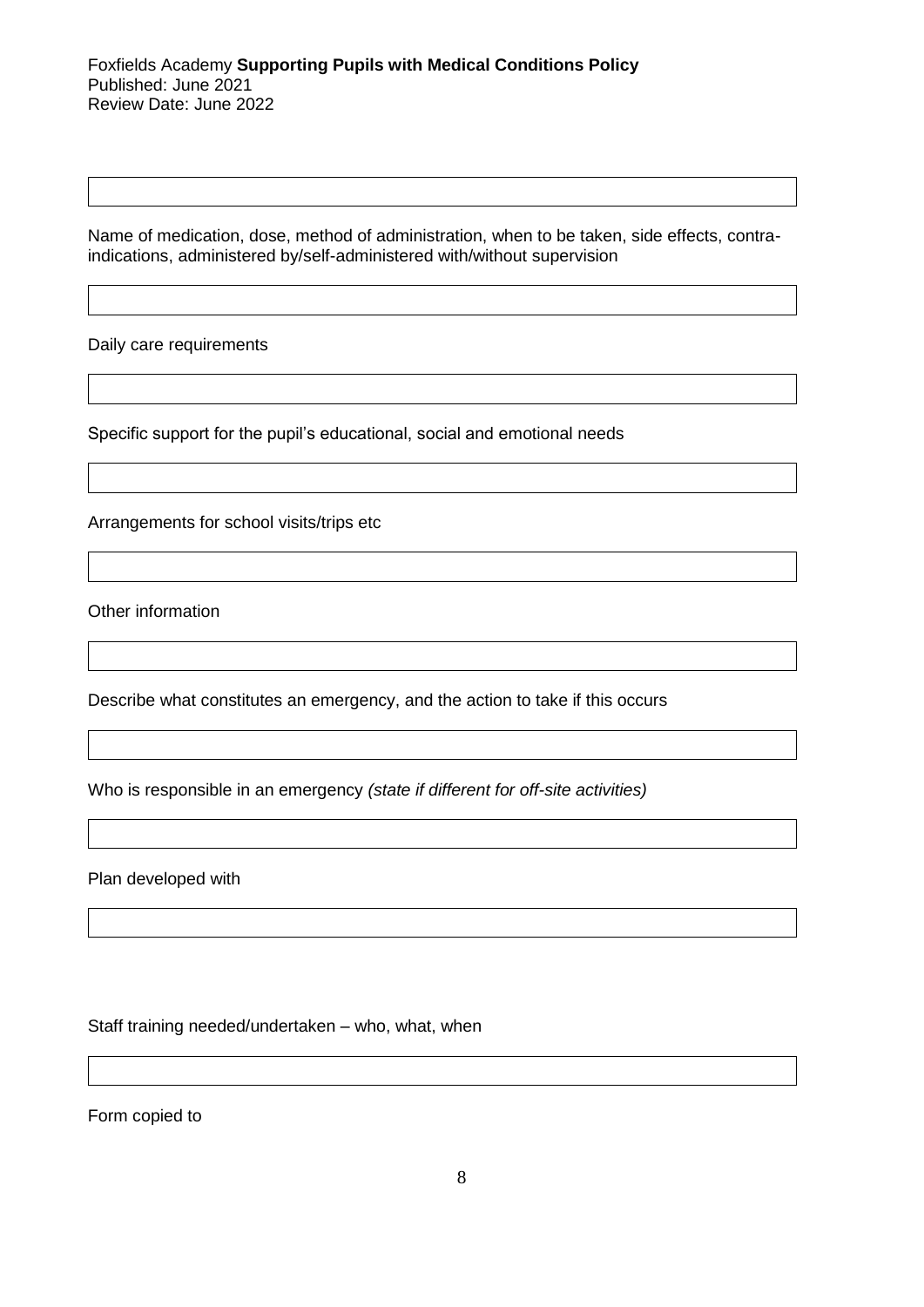9